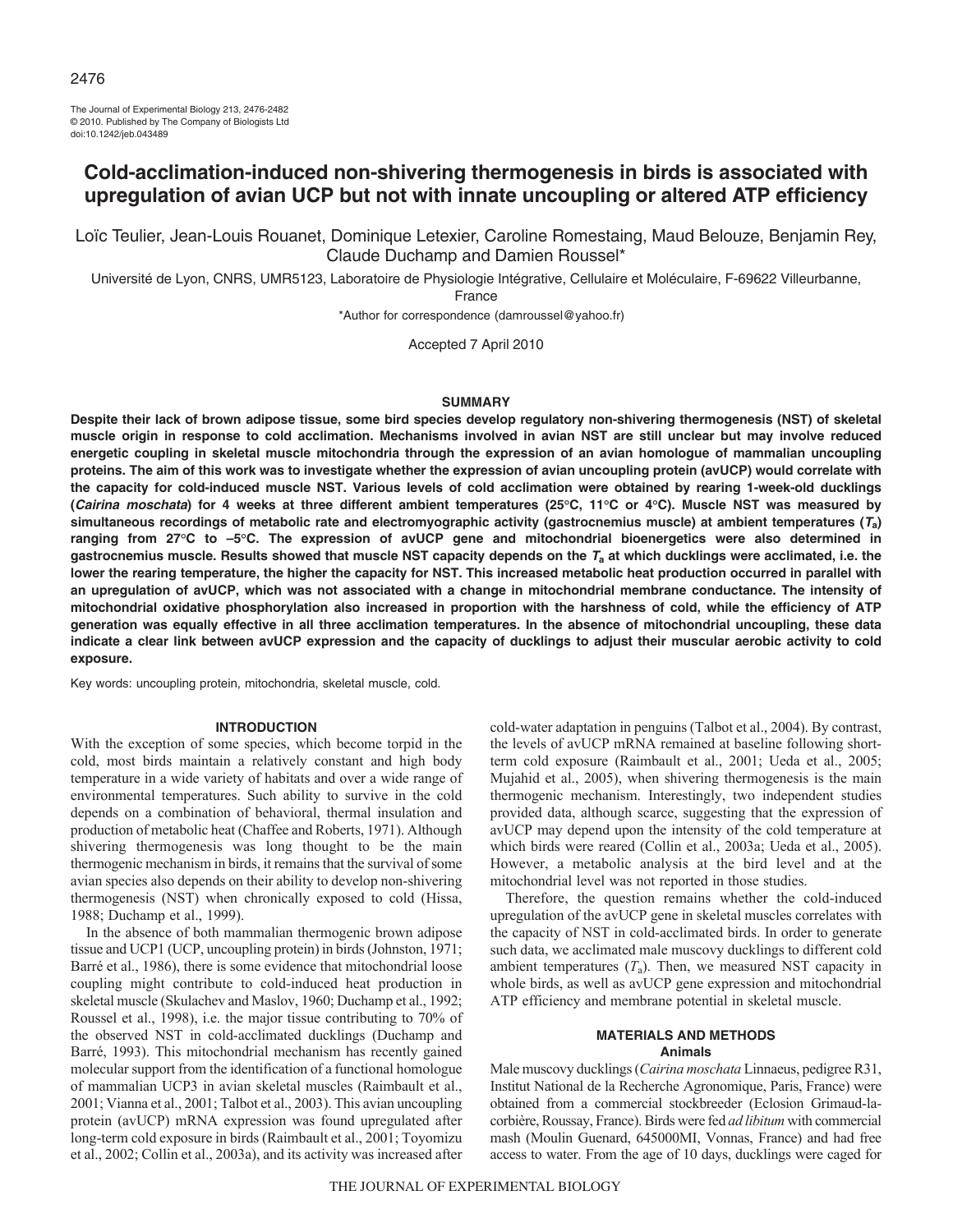a period of 26 days at either 4°C, 11°C or 25°C [thermoneutral (TN) temperature] in a constant photoperiod (light:dark 8h:16h). Body mass was recorded daily, between 09.30h and 11.30h. The present investigation was conducted in accordance with the guiding principles of the French Department of Animal and Environmental Protection for the care and use of laboratory animals.

## **Metabolic rate**

Metabolic rate (MR) was measured by indirect calorimetry. We used an open-circuit system as already used in ducklings (Barré et al., 1985). Ducklings were fasted overnight prior to being positioned in a thermostatic chamber ventilated by a constant atmospheric airflow  $(0.05 \text{ m s}^{-1})$ . Variable heat loss by conduction on the ground was minimized by a polypropylene bed. *T*<sup>a</sup> was controlled and measured with copper-constantan thermocouples inside the thermostatic chamber. Air flow rates  $(141 \text{min}^{-1})$  were measured using a Platon volumeter (Domont, France), and converted to standard values [standard temperature and pressure, dry (STPD)]. The fractional concentrations of oxygen were measured using a Servomex 1100 paramagnetic gas analyzer (Taylor Instrument Analytics Ltd, Sussex, UK). Carbon dioxide concentrations were measured using a Servomex 1400 infrared gas analyzer. The  $O<sub>2</sub>$ analyzer was calibrated with pure nitrogen gas and atmospheric air assuming an oxygen content of  $20.93\%$ . The  $CO<sub>2</sub>$  analyzer was calibrated with pure nitrogen gas and a known mixture of 0.502%  $CO<sub>2</sub>$ . The rates of  $O<sub>2</sub>$  consumption and  $CO<sub>2</sub>$  production were calculated according to the equation of Depocas and Hart (Depocas and Hart, 1957). The caloric equivalent for  $O_2$  was determined from the respiratory quotient using Lusk tables (Lusk, 1924).

### **Shivering**

Shivering was measured as integrated electromyogram (EMG) activity of the gastrocnemius leg muscle. EMG was recorded using three monopolar electrodes insulated except for the tips (Stabilohm 110, Ni 80% and Cr 20%, 0.12mm diameter) acutely inserted into the muscle 10mm apart. The EMG signal was collected by an acquisition interface (MP30B-CE, Biopac System Inc., Santa Barbara, CA, USA) and integrated with Biopac Student Lab Pro v.3.6.7 software (Santa Barbara, CA, USA). Measurement of the integrated signal value was made at rest over long periods of 15min. Portions of those integrated recordings in which artifacts were observed, which were due to the occasional movements of ducklings, were eliminated by simultaneous monitoring of the bird using a webcam.

#### **Non-shivering thermogenesis**

NST was assessed by the simultaneous measurement of MR and EMG at constant  $T_a$  ranging from 27 $\degree$ C to  $-5\degree$ C. MR and EMG were determined in overnight-fasted ducklings over 30min that followed an initial 60min adjustment period to obtain metabolic steady state and thermal equilibrium at a given *T*a. From these relationships, a lower critical temperature (LCT) and a shivering threshold temperature (STT) were determined as the  $T_a$  below which the MR and the muscle electrical activity elicited a significant increase, respectively. The NST is given by the MR in the cold, not yet accompanied by shivering activity. Hence, the activity of NST was calculated as the level of MR determined at the STT temperature minus the resting metabolic rate (RMR).

### **Mitochondrial isolation**

Ducklings were fasted overnight prior to being killed by decapitation. Skeletal muscle mitochondria were isolated in an ice-cold isolation buffer containing  $100$  mmol  $l^{-1}$  sucrose,  $50$  mmol  $l^{-1}$  KCl,  $5$  mmol  $l^{-1}$ 

EDTA, 50 mmol<sup>1-1</sup> Tris-base, and pH7.4 at  $4^{\circ}$ C (Roussel et al., 2000). Briefly, gastrocnemius muscle was rapidly dissected and cut up finely with sharp scissors and diluted 1:10 (w/vol.) in isolation medium. The minced tissue was homogenized with a potter-Elvehjem homogenizer (five passages) and centrifuged at 800*g* for 10min. The pellet was suspended in 40ml of isolation buffer and was treated with protease  $(1 \text{ mgg}^{-1})$  muscle wet mass) for 5 min in an ice bath. The muscle mixture was diluted 1:2, homogenized with a potter-Elvehjem homogenizer (three passages) and centrifuged at 1000*g* for 10min. The supernatant containing muscle mitochondria was collected, filtered through cheesecloth and centrifuged at 8700*g* for 10min. The resulting pellet was washed twice by suspension in the isolation buffer and centrifuged at 8700*g* for 10min. All steps were carried out at 4°C. The protein concentration of mitochondrial suspensions was determined by a biuret method with bovine serum albumin as standard.

# **Mitochondrial respiratory parameters and membrane potential**

Oxygen consumption was measured with a Clark oxygen electrode (Rank Brothers Ltd, Bottisham, UK), in a closed and stirred glass cell of 1ml volume, thermostated at 38°C. While the body temperature of ducklings is 40°C (Barré et al., 1985), we made the choice to perform all of the respiration measurements at 38°C in order to generate data comparable with those recently reported in other avian species, especially penguins (Talbot et al., 2003; Talbot et al., 2004; Rey et al., 2008) and chickens (Ueda et al., 2005; Toyomizu et al., 2002). Muscle mitochondria (0.3mg proteinml–1) were incubated in a respiratory buffer containing  $120$  mmol  $I^{-1}$  KCl,  $5$ mmol $1^{-1}$  KH<sub>2</sub>PO<sub>4</sub>, 1<sup>mmol1<sup>-1</sup> EGTA, 2mmol1<sup>-1</sup> MgCl<sub>2</sub>, 0.3%</sup> bovine serum albumin (w/vol.) and  $3$ mmol<sup>1-1</sup> Hepes, pH7.4. Substrate concentrations were  $5$  mmol<sup>1-1</sup> succinate plus  $5 \mu$ mol<sup>1-1</sup> rotenone. The active state of respiration (state 3) was initiated by the addition of  $500 \mu$ moll<sup>-1</sup> ADP. The basal non-phosphorylating respiration rate (state 4oligo) was obtained by the addition of  $2\mu g$  ml<sup>-1</sup> of oligomycin. The uncoupled state of respiration (state 3unc) was initiated by the addition of  $2 \mu$ moll<sup>-1</sup> carbonyl cyanide *p*-trifluoromethoxyphenylhydrazone (FCCP). Thereafter, myxothiazol  $(3 \mu \text{mol})^{-1}$ ) was added to fully inhibit succinatesupported respiration. Then, ascorbate  $(2 \text{ mmol } l^{-1})$  and N,N,N',N'tetramethyl-p-phenylenediamine  $(500 \mu \text{mol})^{-1}$ ) were added and the maximal respiration rate associated with isolated cytochrome *c* oxidase activity recorded. The respiratory control ratio (RCR) refers to the ratio of oxygen consumed after adding ADP to that consumed in the presence of oligomycin.

Membrane potential was measured using an electrode sensitive to the potential-dependent probe triphenylmethylphosphonium  $(TPMP<sup>+</sup>)$ . Mitochondria  $(0.3 \text{ mg} \text{ ml}<sup>-1</sup>)$  were suspended in 2ml respiratory buffer supplemented with rotenone  $(5 \mu mol l^{-1})$ , oligomycin ( $2 \mu$ g ml<sup>-1</sup>) and nigericin ( $60 \text{ ng}$  ml<sup>-1</sup>). The electrode was calibrated by sequential  $0.5 \mu$ moll<sup>-1</sup> additions up to  $2 \mu$ moll<sup>-1</sup>  $TPMP^+$ , then  $5$  mmol<sup>1-1</sup> succinate was added to start the reaction.  $2 \mu$ moll<sup>-1</sup> FCCP was added at the end of the measurement to dissipate the membrane potential and release all TPMP back into the medium for baseline correction. Membrane potentials were calculated as previously described by Brand (Brand, 1995), assuming a TPMP binding correction of  $0.35$  mg of protein per  $\mu$ l for skeletal muscle mitochondria (Rolfe et al., 1994).

# **Mitochondrial ATP synthesis and oxidative phosphorylation efficiency**

Oxygen consumption and ATP synthesis rates were performed at 38°C in 1.5ml respiratory buffer supplemented with glucose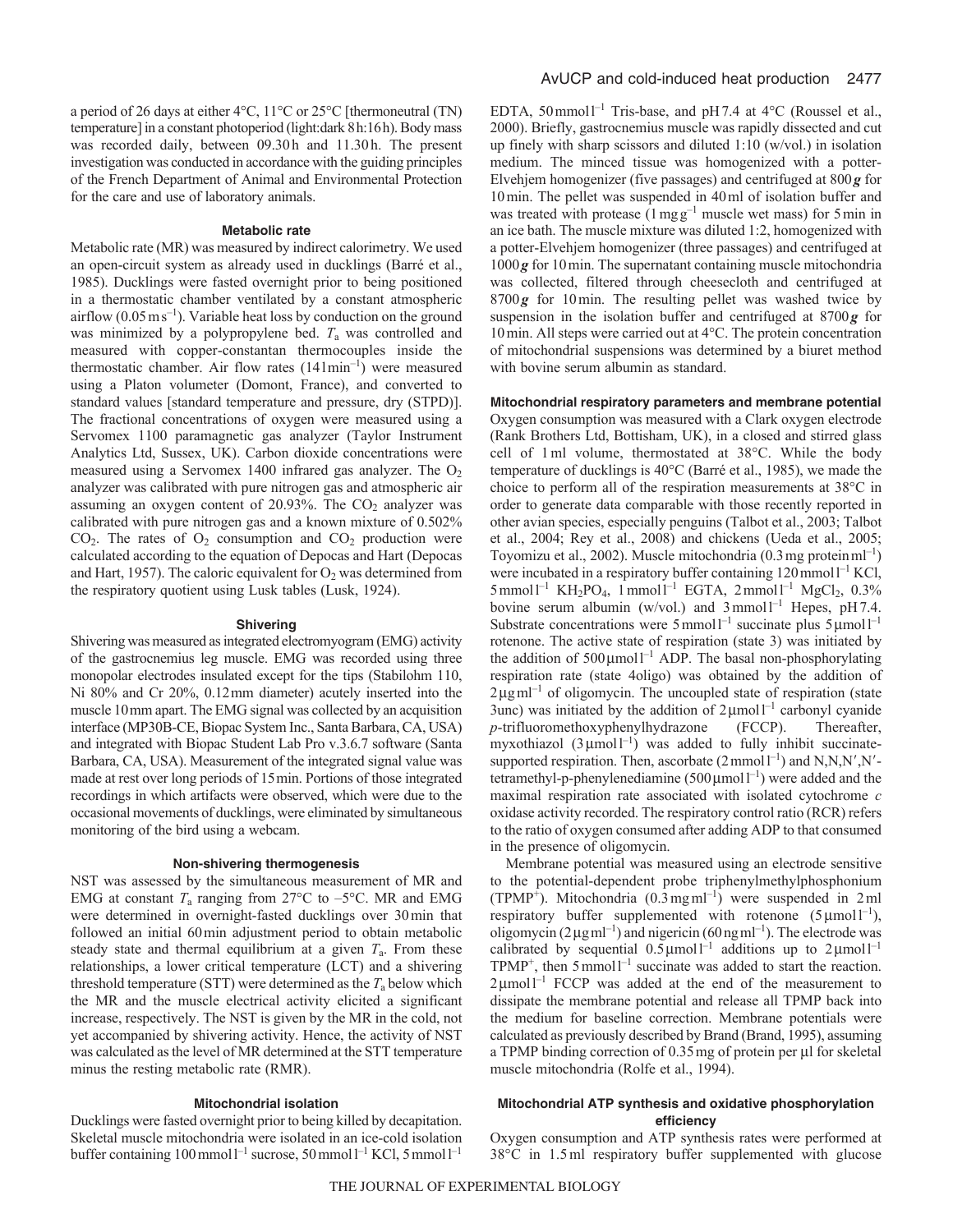# 2478 L. Teulier and others

 $(20 \text{ mmol } l^{-1})$ , hexokinase  $(1.5 \text{ U } ml^{-1})$ , rotenone  $(5 \mu \text{mol } l^{-1})$  and succinate  $(5 \text{ mmol } l^{-1})$ . The mitochondrial ATP synthesis was initiated by the addition of  $500 \mu \text{mol}^{-1}$ ,  $20 \mu \text{mol}^{-1}$  or  $5 \mu \text{mol}^{-1}$ ADP. After recording the phosphorylating respiration rate (state 3) for  $2 \text{min}$ , four  $300 \mu l$  samples of mitochondrial suspension were withdrawn from the suspension every 30s and were quenched in a perchloric acid solution consisting of 10% HClO<sub>4</sub> and 25 mmol<sup>1-1</sup> EDTA. After centrifugation of the denatured protein (15,000*g* for 6min) and neutralization of the resulting supernatant, the ATP production was determined from the glucose-6-phosphate content of samples, which was assayed spectrophotometrically by monitoring the production of NADH in the presence of glucose-6 phosphate dehydrogenase at 340nm (Lang and Michal, 1974). Briefly, the supernatant was incubated in 1ml of a reaction buffer consisting of NAD  $(0.5 \text{ mmol l}^{-1})$ , triethanolamine-HCl  $(50 \text{ mmol } l^{-1})$ , MgCl<sub>2</sub> (7.5 mmoll<sup>-1</sup>), EDTA (3.75 mmoll<sup>-1</sup>), pH 7.4. The concentration of glucose-6-phosphate was calculated from the difference between the level of NADH measured before and 1h after the addition of glucose-6-phosphate dehydrogenase (0.5U). The rate of mitochondrial ATP production was calculated from the slope of the linear accumulation of glucose-6-phosphate over the sampling time interval  $(1.5 \text{ min})$ . The linearity of glucose-6phosphate accumulation allowed us to check that the system was in a steady state.

It is important to note that we made sure that the ATP production rates were specific of the mitochondrial ATP synthase activity, by determining oxygen consumption and ATP synthesis rates in the presence of oligomycin  $(2 \mu g \text{ ml}^{-1})$ . Over the range of ADP concentrations used, a non-mitochondrial ATP synthesis activity was measurable at  $500 \mu \text{mol}^{-1}$  of ADP (TN=57 $\pm$ 6 nmol ATP min<sup>-1</sup> mg<sup>-1</sup> protein; CA11=68±4 nmol ATP min<sup>-1</sup> mg<sup>-1</sup> protein;  $CA4=76\pm2$  nmol  $ATPmin^{-1}mg^{-1}$  protein). Even though, this oligomycin-insensitive ATP synthesis production, presumably associated with adenylate kinase activity, was significantly higher in CA4 ducklings than in TN birds (*P*<0.05), it represented approximately 10% of total ATP production in each experimental group. These values were taken into account to calculate the rate of mitochondrial ATP synthesis.

#### **PCR analysis**

Total RNA were extracted from muscle samples (70mg) using Tri Reagent (Euromedex, Sauffelweyersheim, France). Concentration and purity were checked by measuring optimal density at 260nm and 280nm. mRNA relative abundance was determined by semiquantitative reverse transcription polymerase chain reaction using  $\beta$ -actin as an internal standard. For each sample, a RT was performed from  $1\mu$ g of total RNA with  $100U$  of M-MLV Reverse Transcriptase (Promega, Charbonnières, France), 5µl of M-MLV RT 5 $\times$  buffer, 20U of RNasin Ribonuclease Inhibitor, 12pmol of deoxynucleoside triphosphate and  $1 \mu$ g of oligo dT, in a final volume of  $25 \mu$ l. After chilling,  $2.5 \mu$ l was used for PCR reactions by adding 47.5 $\mu$ l of PCR mix containing 5 $\mu$ l 10 $\times$  EurobioTaq PCR buffer (Lesulis, France), 6 pmol MgCl<sub>2</sub>, 8 pmol deoxynucleosides triphosphate, 2.5U Taq Platinium (InVitrogen, Cergy-Pontoise, France), 22.5 pmol of corresponding antisense (3'-ATG AAC ATC ACC ACG TTC CA-5' for avUCP gene and 3'-GGG TGT TGA AGG TCT CAA ACA-5' for  $\beta$ -actin gene) and sense primers (5'-GTG GAT GCC TAC AGG ACC AT-3' for avUCP gene and  $5'$ -GAC GAG GCC CAG AGC AAG AGA-3' for  $\beta$ -actin gene). The PCR conditions were: 2min at 94°C followed by 26 and 20 cycles for avUCP and  $\beta$ -actin, respectively (1 cycle=1 min at 94 $\degree$ C, 1min at 60°C, 1min at 72°C). These cycle numbers were chosen after we performed preliminary tests in which a range of cycles (25, 27, 29 and 31 cycles for avUCP and 17, 19, 20, 21 and 23 cycles for  $\beta$ -actin) had confirmed that these conditions were in the exponential phase of PCR and that there was no saturation limitation. PCR was ended by 10 min at 72 $^{\circ}$ C. avUCP and  $\beta$ -actin products of the three experimental conditions were simultaneously separated on 2% agarose gel prestained with ethidium bromide. Relative bands intensities and the ratio of each target to  $\beta$ -actin were determined with Kodak Digital Science 1D 2.0 software (Kodak Scientific Imaging System, New Haven, CT, USA).

#### **Statistical analysis**

The relationships between integrated EMG activity and *T*a, or MR and *T*<sup>a</sup> were expressed by two linear regression lines (Scholander et al., 1950; Barré et al., 1985) that intersect at the STT or at the LCT, respectively. To draw these regression lines, we statistically determined by a paired analysis of variance (ANOVA) test at which *T*<sup>a</sup> EMG activity or MR became significantly different from basal values, respectively. These values and those measured at lower *T*<sup>a</sup> were then integrated in a second linear regression line distinct from the basal linear regression line.

Values are means  $\pm$  s.e.m. When not detailed, the statistical significance of observed variations was assessed using one-way ANOVA. Differences between means were subsequently tested by Sheffe's test.

### **RESULTS Body mass and growth rate**

Ducklings were weighed every day in order to determine the effect of cold exposure on their growth rate. Long-term cold exposure slowed the growth rate of ducklings (Fig.1) despite an increased food intake in the cold (Benistant et al., 1998; Chaînier et al., 2000). From day 17, body mass of cold-acclimated (CA) ducklings was significantly less  $(P<0.05)$  than that of TN ducklings, and the difference between CA and TN ducklings increased with increasing age. Thus, after 26 days of cold exposure at 11°C (CA11) or 4°C (CA4) body mass was significantly lowered by  $-15\%$  and  $-38\%$ , respectively, as compared with corresponding control birds.



Fig. 1. Effect of cold acclimation on growth rate in ducklings. From the age of 10 days, thermoneutral control ducklings (TN, open symbols) were reared at 25°C, while cold-acclimated (CA) birds (filled symbols) were either reared at 11°C (filled circles) or at 4°C (filled triangles). Values are means  $\pm$  s.e.m. for (N) ducklings per group as specified in the graph. \*P<0.01, body mass was significantly different between the three groups. When not visible, bar errors are within symbols.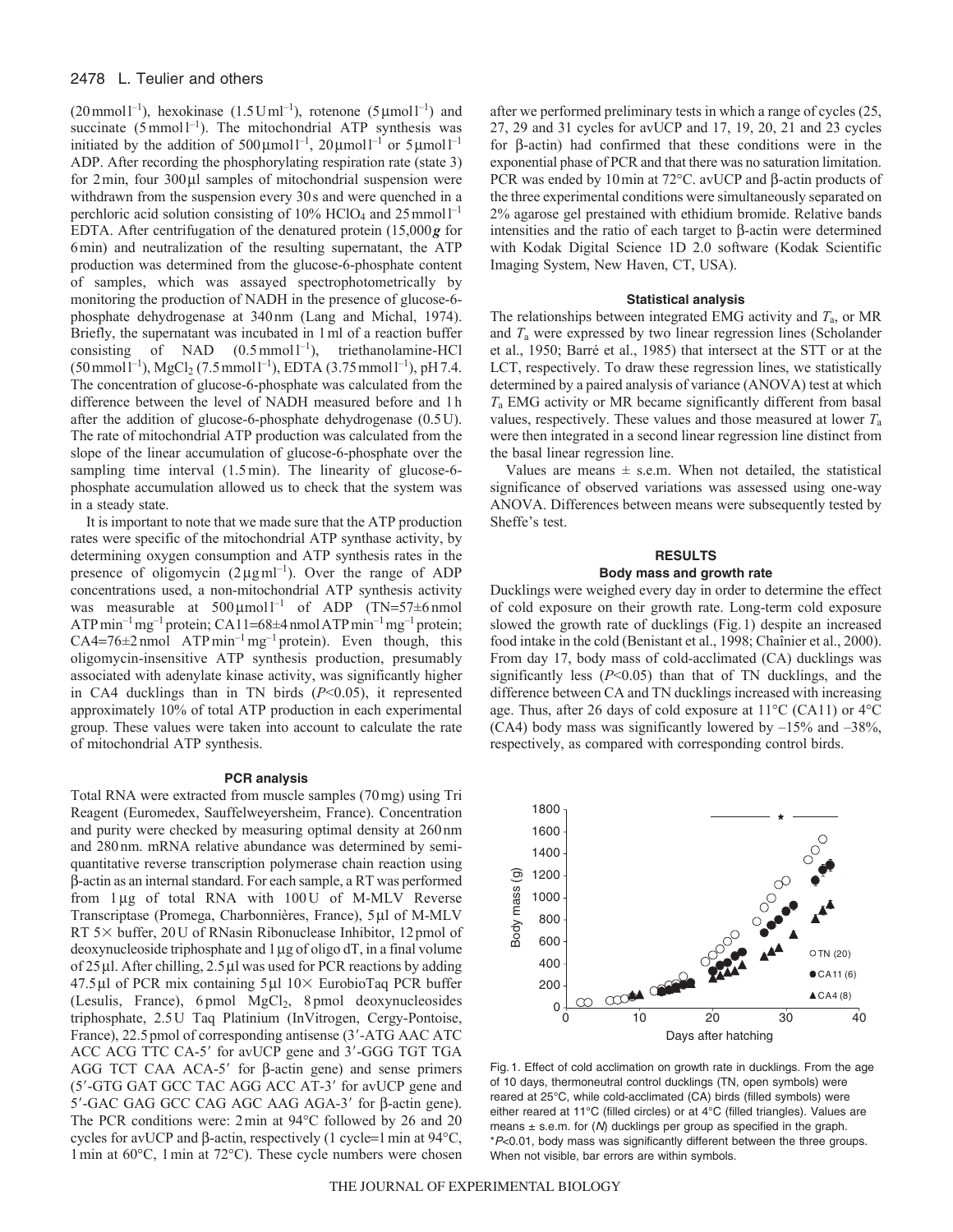

Fig. 2. The relationship between whole-animal metabolic rate (MR; Wkg<sup>-1</sup>) or integrated muscle electrical activity (EMG;  $\mu$ Vs) and ambient temperature  $(T_a; {}^{\circ}C)$  in thermoneutral control ducklings (TN; open symbols) and in birds that were cold acclimated at 11 ${}^{\circ}C$  (CA11; filled circles) or 4<sup>o</sup>C (CA4; filled triangles). Regression lines for MR versus T<sub>a</sub> in: (A) TN ducklings in cold T<sub>a</sub> y=-0.19x+10.48 (R<sup>2</sup>=0.99) and in TN zone y=5.57 intersect at 25.3°C [the lower critical temperature (LCT)]; (B) CA11 ducklings in cold  $T_a$  y=-0.18x+9.72 ( $R^2$ =0.97) and in TN zone y=5.85 intersect at 22.4°C; and (C) CA4 ducklings in cold  $T_a$  y=-0.22x+10.72 ( $R^2$ =0.99) and in TN zone y=6.33 intersect at 19.5°C. Regression lines for integrated electromyograms (EMG) activity versus  $T_a$  in: (D) TN ducklings in cold  $T_a$  y=-0.06x+2.31 ( $R^2$ =0.99) intersect basal level line (y=1.00) at 22.9°C [the shivering threshold temperature (STT)]; (E) CA11 ducklings in cold  $T_a$  y=-0.03x+1.52 ( $R^2$ =0.97) intersect basal level line (y=1.10) at 13.0°C; and (F) CA4 ducklings in cold  $T_a$  y=-0.05x+1.39 ( $R^2$ =0.98) intersect basal level line (y=1.08) at 6.0°C. Values are means ± s.e.m. of 5–8 ducklings per group. \*P<0.05 significantly different from values measured in the TN zone  $(T_a=27^{\circ}C)$ . The magnitude of non-shivering thermogenesis (NST) is here given by the level of MR in the cold, not yet accompanied by an increase in muscle electrical activity due to shivering. Hence, the NST capacity is the MR calculated at the STT temperature minus the resting metabolic rate.

## **Metabolic rate**

The relationship between MR and  $T_a$  was expressed by two linear regression lines that intersect at the LCT according to Scholander et al. (Scholander et al., 1950). Below this critical temperature there was a significant linear increase in MR as *T*<sup>a</sup> decreased (Fig.2A–C). The LCT was significantly decreased in CA4 ducklings as compared with TN birds, and was slightly, but not significantly, lowered  $(P=0.3)$  in CA11 birds (Table1). In all three experimental groups, MR remained constant over *T*<sup>a</sup> ranging from 25°C to 27°C. The RMR was calculated within this temperature range, considered to be in the TN zone. RMR was higher in cold-acclimated ducklings  $(CA11=8.2\pm0.3 W,$ CA4=7.9 $\pm$ 0.5 W, *P*<0.05) than in TN (6.1 $\pm$ 0.4 W) ducklings. When body mass differences were taken into account, the RMR remained significantly higher in CA4 ducklings (Table1). Note that respiratory quotient values were not significantly different between groups  $(TN=0.75\pm0.02; CA11=0.76\pm0.02; CA4=0.77\pm0.01).$ 

#### **Shivering**

Integrated EMG activity showed a continuous basal activity of  $10-11 \,\mu\mathrm{Vs}$  in all three duckling groups. EMG activity was significantly increased in the cold from an  $T_a$  of 20 $\degree$ C in TN ducklings, 8°C in CA11 ducklings and 0°C in CA4 ducklings (Fig. 2D–F). The STT are reported in Table 1. In both coldacclimated groups, the STT was significantly lower than the LCT

Table 1. Effect of cold acclimation upon critical temperatures, resting metabolic rate and non-shivering thermogenic capacity

|                       | Control ducklings<br>Reared at $25^{\circ}$ C ( $N=8$ ) | Cold-acclimated (CA) ducklings |                                   |
|-----------------------|---------------------------------------------------------|--------------------------------|-----------------------------------|
|                       |                                                         | Reared at 11 $\degree$ C (N=5) | Reared at $4^{\circ}$ C ( $N=6$ ) |
| $LCT$ ( $^{\circ}$ C) | $25.3 \pm 0.8$                                          | $22.4 \pm 2.5$                 | $19.5 \pm 1.2^*$                  |
| $STT$ ( $^{\circ}$ C) | $22.9 \pm 1.6$                                          | $13.0 \pm 1.7$ <sup>*,‡</sup>  | $6.0 \pm 1.4$ <sup>*,†,‡</sup>    |
| $RMR (Wkg-1)$         | $5.6 \pm 0.2$                                           | $5.8 \pm 0.3$                  | $6.3 \pm 0.1*$                    |
| $NST (W kq-1)$        | $0.7 + 0.2$                                             | $1.7 \pm 0.5^*$                | $2.8 \pm 0.2$ <sup>*,†</sup>      |

Values are means ± s.e.m. The number of independent determinations is given in parentheses. The lower critical temperature (LCT), the shivering threshold temperature (STT), the resting metabolic rate (RMR) and the capacity for non-shivering thermogenesis (NST) were measured as described in the Materials and methods. \*P<0.05, significantly different from thermoneutral (TN); <sup>†</sup>P<0.05, significantly different from CA11; <sup>‡</sup>P<0.05, significantly different from LCT within the same group.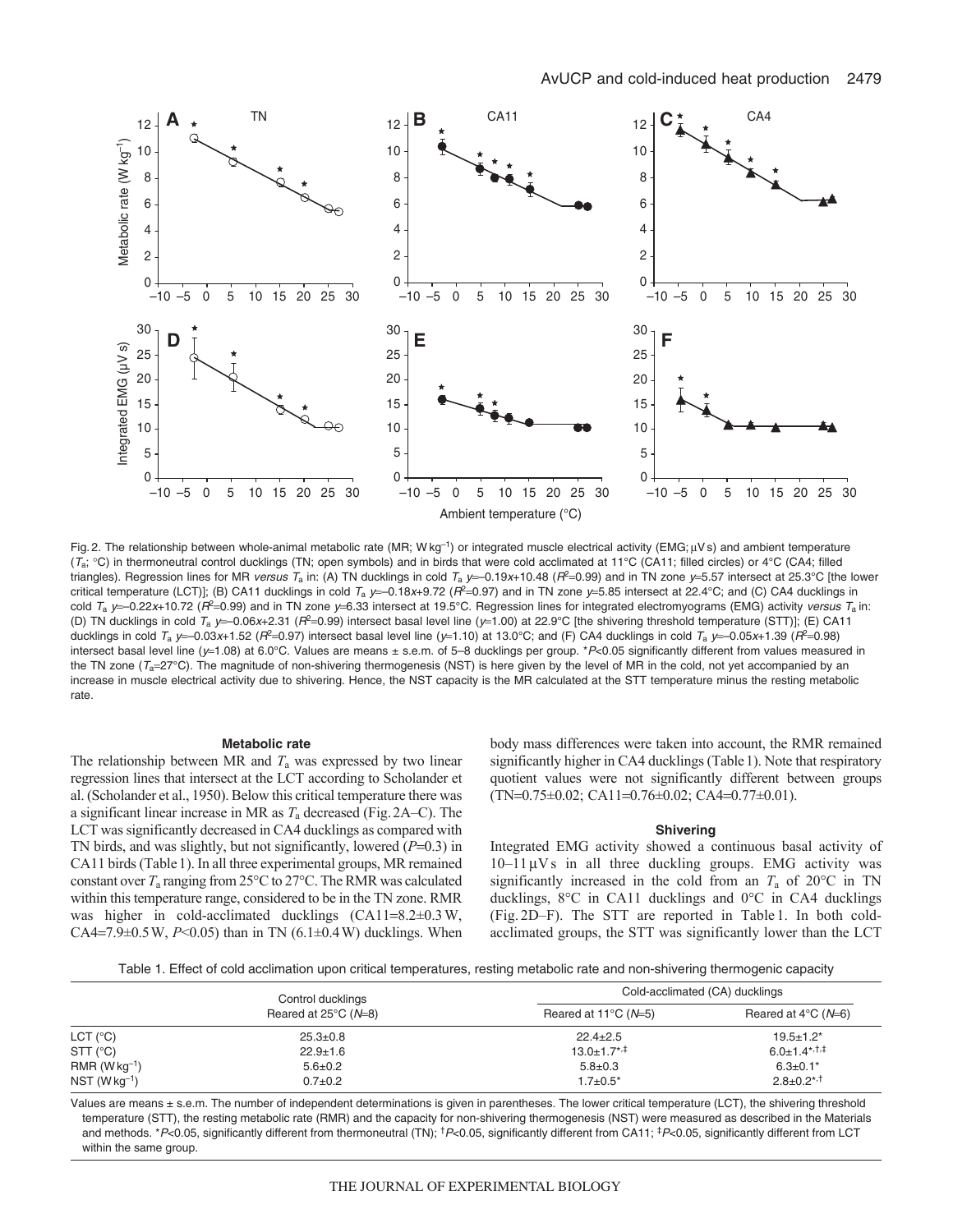# 2480 L. Teulier and others

(Table 1), indicating that within this range of *T*a, regulatory thermogenesis was independent of shivering. Table1 clearly showed that the capacity for NST was dependent on the harshness of cold, i.e. the lower the rearing ambient temperature, the higher the capacity for NST. At the shivering threshold, ducklings acclimated at 11°C or at 4°C displayed a capacity for NST that amounted to 29% and 44% above the RMR, respectively.

# **avUCP expression**

As shown in Fig.3, the relative abundance of avUCP transcript in gastrocnemius muscle was significantly higher in cold-acclimated groups (CA11, +56%, *P*<0.05, and CA4, +95%, *P*<0.05) than in the TN control group.

#### **Mitochondrial metabolism**

Table 2 reports respiratory characteristics of skeletal muscle mitochondria isolated from control or cold-acclimated ducklings. Rates of oxygen consumption during maximal ADP-stimulated (state 3), resting (state 4oligo) and FCCP-induced uncoupled (state 3unc) states were significantly increased by 37% on average in CA4 ducklings. Interestingly, these rates of oxygen consumption were less affected in CA11 birds. Indeed, FCCP-induced maximal oxygen consumption rate was 22% higher in CA11 ducklings than in TN birds whereas a slight but not statistically significant 15% increase



Fig. 3. Relative abundance of avian uncoupling protein (avUCP) mRNA in gastrocnemius muscle from thermoneutral (TN) control ducklings (white bar), and birds that were cold acclimated at 11°C (CA11) (gray bar) or 4°C (CA4) (black bar). Transcript levels were standardized with mRNA level of  $\beta$ -actin gene. Values are expressed in arbitrary units (AU) as means  $\pm$ s.e.m. for four independent skeletal muscle preparations. A representative gel is shown. \*P<0.05 compared with TN controls.

 $(P=0.06)$  was noted in state 3 respiration. Finally, the state 3-tostate 4oligo ratio (TN control= $5.9\pm0.5$ ; CA11= $6.3\pm0.3$ ;  $CA4=5.9\pm0.5$  and the maximal oxygen consumption of mitochondrial cytochrome *c* oxidase were not significantly altered by cold acclimation (Table2).

In non-phosphorylating conditions, the mitochondrial membrane potential was significantly higher in CA4 ducklings (207±4mV, *P*<0.05) than in TN control (193±4mV) or CA11 (195±2mV) birds. This result indicates that the higher rate of resting oxygen consumption (state 4oligo) observed in CA4 ducklings (Table2) was mainly due to an increase in the oxidation of succinate rather than a change in inner membrane proton conductance.

The relationships between the rates of ATP synthesis and oxygen consumption were linear in muscle mitochondria working at different steady-state rates of ATP production, regardless of experimental group (Fig.4). In accordance with the respiratory parameters reported above, maximal rates of ATP synthesis and oxygen consumption, the highest points to the right of the linear relationships, tended to be higher in CA11 ducklings (+22% and +14%, respectively), and significantly (*P*<0.05) increased in CA4 ducklings (+55% and +41%, respectively) when compared with TN birds. However, the mitochondrial oxidative phosphorylation efficiency (ATP/O) calculated from the ratio between the ATP synthesized and the oxygen consumed during state 3, in the presence of  $500 \mu \text{mol}^{-1}$  ADP (arrows in Fig. 4) were not significantly different between groups, displaying a mean value of  $1.31 \pm 0.03$ . This is truly underlined by the fact that the linear relationships concerning both cold-acclimated groups were superimposed to that of the TN group, showing that 26 days of cold exposure did not alter the thermodynamic efficiency of mitochondrial ATP synthesis. Hence, at any given rate of oxygen uptake, between maximal phosphorylating respiration (state 3) and basal non-phosphorylating respiration (state 4), ATP synthesis rate was the same in coldacclimated and TN ducklings.

#### **DISCUSSION**

The current work clearly indicates that the capacity for NST depends on the  $T_a$  at which the ducklings were acclimated. This increase in metabolic heat production was paralleled by an upregulation of avUCP, linking the expression of skeletal muscle avUCP with the capacity for non-shivering heat production. In support of this data, two independent studies have previously reported that after 7 days, avUCP mRNA levels were increased by 20% or 60% in chickens reared at 20°C (Collin et al., 2003a) or at 4°C (Ueda et al., 2005). In the former study, cold-induced overexpression of avUCP in skeletal muscle was associated with a concomitant increase in mass-specific MR of the birds. In addition,

Table 2. Respiratory parameters of skeletal muscle mitochondria respiring on succinate

|                                  | Control ducklings | Cold-acclimated (CA) ducklings |                  |
|----------------------------------|-------------------|--------------------------------|------------------|
| Mitochondrial oxygen consumption | Reared at 25°C    | Reared at 11°C                 | Reared at 4°C    |
| State 3                          | $359 \pm 26$      | $414 + 24$                     | $495 \pm 32^*$   |
| State 4oligo                     | $62+3$            | $66+2$                         | $86 \pm 5^{*,+}$ |
| State 3unc                       | $378 + 22$        | $459 \pm 24$ *                 | $502 \pm 32^*$   |
| Cytochrome c oxidase             | 1010±84           | $1153 + 59$                    | 1189±107         |

Rates of oxygen consumption are expressed in nmol O min<sup>-1</sup> mg<sup>-1</sup> protein and were measured in isolated muscle mitochondria in the presence of 5 mmol l<sup>-1</sup> succinate plus 5  $\mu$ mol  $l^{-1}$  rotenone as described in the Materials and methods. State 3, ADP-stimulated respiration measured in the presence of 500  $\mu$ mol  $l^{-1}$ ADP; state 4oligo, basal non-phosphorylating respiration measured in the presence of 2 µg ml<sup>-1</sup> oligomycin; state 3unc, FCCP-induced maximal respiration measured in the presence of 2 µmol  $\vert$ <sup>-1</sup>, cytochrome c oxidase, oxygen consumption measured with 2 mmol  $\vert$ <sup>-1</sup> ascorbate/0.5 mmol  $\vert$ <sup>-1</sup> TMPD in the presence of oligomycin, 3 µmol I<sup>-1</sup> myxothiazol and FCCP. Values are means ± s.e.m. for six animals per group. \*P<0.05 significantly different from control conditions. †P<0.05 significantly different from 11°C cold-acclimated ducklings.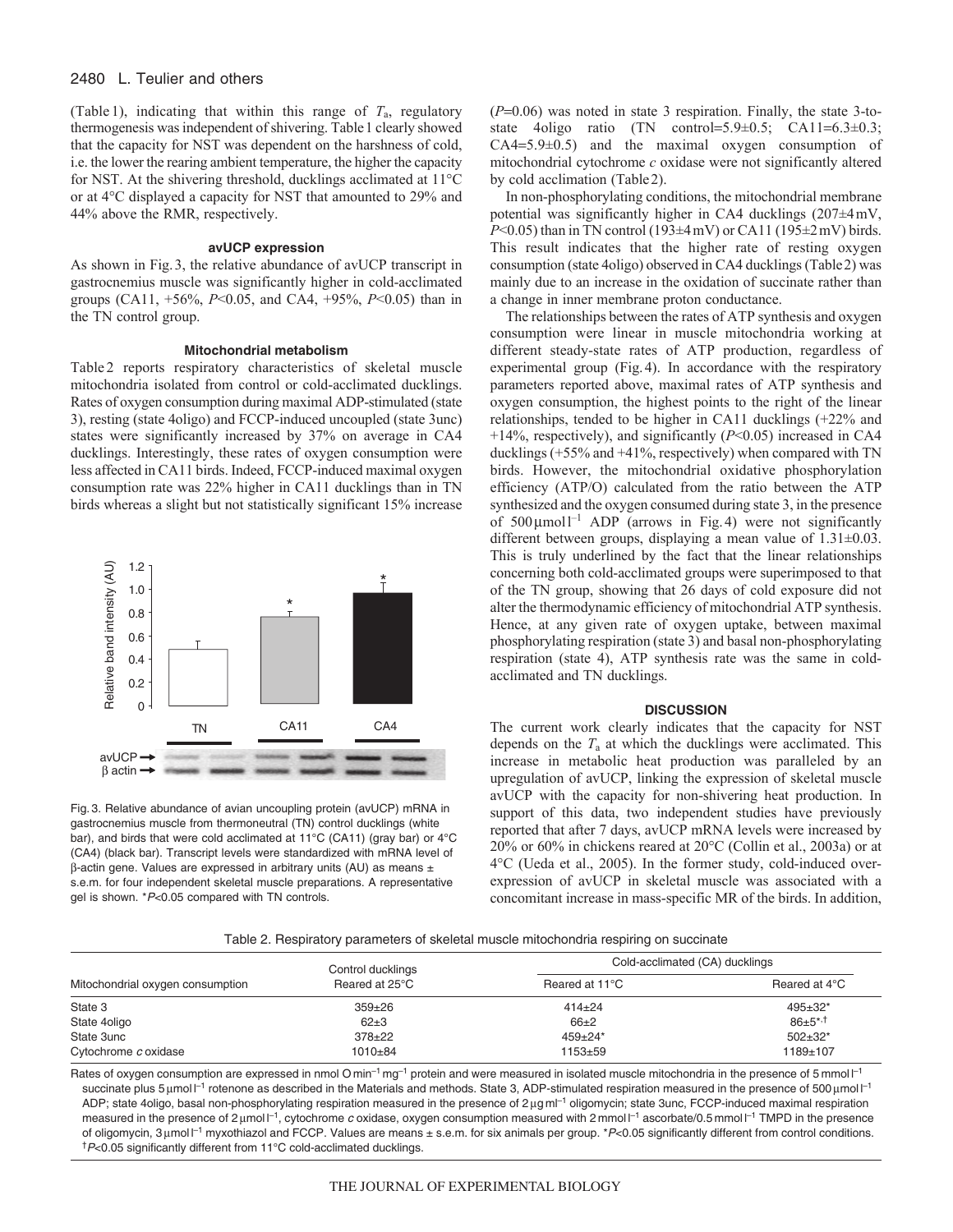

Fig. 4. Effect of cold acclimation on oxidative phosphorylation efficiency. The skeletal muscle mitochondria from thermoneutral (TN) control (open symbols) or cold-acclimated (CA) ducklings (closed symbols) were incubated in respiratory buffer supplemented with 20 mmol  $I^{-1}$  glucose, 1.5 U m $I^{-1}$  hexokinase, 5 mmol  $I^{-1}$  succinate and 5  $\mu$ mol  $I^{-1}$  rotenone as described in the Materials and methods. Oxygen consumption and ATP synthesis rates were measured in the presence of increasing concentrations of ADP (from 0, 5, 20 and  $500 \mu$ mol  $l^{-1}$ ). Values are means ± s.e.m. of six independent preparations.

the expression of avUCP was also upregulated in chronically glucagon-treated ducklings (Raimbault et al., 2001), an avian model showing increased NST (Barré et al., 1987). Altogether, these results would sustain the early hypothesis regarding the function of avUCP that this protein is involved in the regulation of adaptive muscle thermogenesis (Raimbault et al., 2001).

avUCP belongs to the UCP class of the mitochondrial transporter family, in which UCP1, the prime UCP discovered some 30 years ago, is clearly involved in mammalian brown adipose tissue NST. As its homologous mammalian UCP (Echtay et al., 2002), avUCP increases mitochondrial inner membrane conductance when activated in native mitochondria (Talbot et al., 2003) or when ectopically expressed in yeast (Vianna et al., 2001; Criscuolo et al., 2005). This uncoupling activity suggests that avUCP may have a physiological thermogenic activity through the regulation of the efficiency of mitochondrial oxidative phosphorylation. The oxidative phosphorylation represents the biochemical process that couples the transfer of electrons from substrates to oxygen with the production of ATP, i.e. the main form of useable energy that organisms can allocate to fitness-related entities including maintenance, growth, reproduction, foraging and ultimately survival. The energy released when electrons are passed down the respiratory chain is used to pump protons across the membrane, creating an electrochemical proton gradient that is then used by ATP synthase to synthesize ATP. By increasing membrane proton conductance, avUCP should decrease the efficiency of the oxidative phosphorylation process, thereby diverting the energy from ATP synthesis to thermogenesis. In line with this idea, avUCP level increased in a situation where energy efficiency is decreased such as in triiodothyronine-treated chickens (Collin et al., 2003b) whereas it was reported to be decreased in hypothyroid chickens (Collin et al., 2003b) or in long-term fasted penguins (Rey et al., 2008) when energy efficiency would increase. Interestingly, a chicken line selected for its low efficiency of food utilization for growth displayed a higher level of avUCP mRNA in their skeletal muscle than a chicken line divergently selected for its high food efficiency (Raimbault et al., 2001; Ojano-Dirain et al., 2007).

However, there are some arguments raising some doubts about such physiological thermogenic functions of avUCP. From a molecular point of view it appears that by virtue of its high sequence homology (~70%) and its mRNA expression in skeletal muscles (Raimbault et al., 2001; Vianna et al., 2001; Talbot et al., 2003), avUCP closely resembles mammalian UCP3, the biological function of which is clearly not heat production. From a cellular point of view, heterologous expression of UCP3 in yeast can induce a mitochondrial uncoupling phenotype that is mainly an artifact, being neither inhibited by nucleotides nor activated by the known activators fatty acids and superoxide (Harper et al., 2002). In this condition, uncoupling data reported in yeast expressing avUCP might be interpreted with caution (Vianna et al., 2001; Criscuolo et al., 2005). From a biochemical point of view, avUCP clearly displays a purine nucleotide-sensitive uncoupling activity in non-phosphorylating mitochondria (Talbot et al., 2003). However, like the mammalian UCPs (Echtay et al., 2002), avUCP requires activation by superoxide before its proton conductance can be seen (Talbot et al., 2003), which suggests that avUCP would not be activated in phosphorylating mitochondria, when ATP is synthesized and superoxide production is largely decreased. This is in accordance with previous results showing an increased ATP production in fully phosphorylating active skeletal muscle mitochondria (in the presence of high concentration of adenine nucleotides) isolated from cold-acclimated ducklings (Roussel et al., 1998). Nonetheless, it is obvious that the proton leak reactions and the ATP synthase compete for the same driving force. Hence, the question arises whether the avUCP-induced proton conductance would significantly increase under submaximal activity of mitochondria, when flux through the ATP synthase decreases. To test this hypothesis, we measured oxygen consumption and ATP synthesis at submaximal oxidative phosphorylation rates. In our experimental conditions, we found no alteration of the energetic efficiency of skeletal muscle mitochondria (Fig.4). Hence, avUCP may not be involved in heat production through mitochondrial uncoupling, like the mammalian UCP1 in brown adipose tissue. Nevertheless, histochemical arguments have previously suggested that muscle mitochondria were loosecoupled *in situ* in all fibers of cold-acclimated ducklings (Duchamp et al., 1992). Therefore, we can not rule out that intracellular components (pH, fatty acids, reactive oxygen species) might change during cold exposure and ultimately activate the avUCP within cells. This hypothesis will require further investigation.

The present study shows that the intensity of mitochondrial oxidative phosphorylation rate increased in proportion with the harshness of cold at which ducklings were exposed, while the coupling efficiency and the innate membrane conductance of mitochondria remained unaffected. Hence, skeletal muscle NST would rather be sustained either by increasing ATP breakdown through the futile cycling of calcium across the sarcoplasmic reticulum membrane, for example (Dumonteil et al., 1995), or by decreasing mitochondrial ATP efficiency through the oxidation of FADH2-linked substrates such as fatty acyl-carnitine (Clerc et al., 2007). The latter hypothesis would link avUCP gene expression with the mobilization of fat reserves and the increased potential of skeletal muscle to oxidize fatty acid when birds are exposed to low temperatures (Barré et al., 1986; Benistant et al., 1998; Bedu et al., 2002). Further insight, avUCP can also have a role in the control of radical oxidative species production (Abe et al., 2006; Rey et